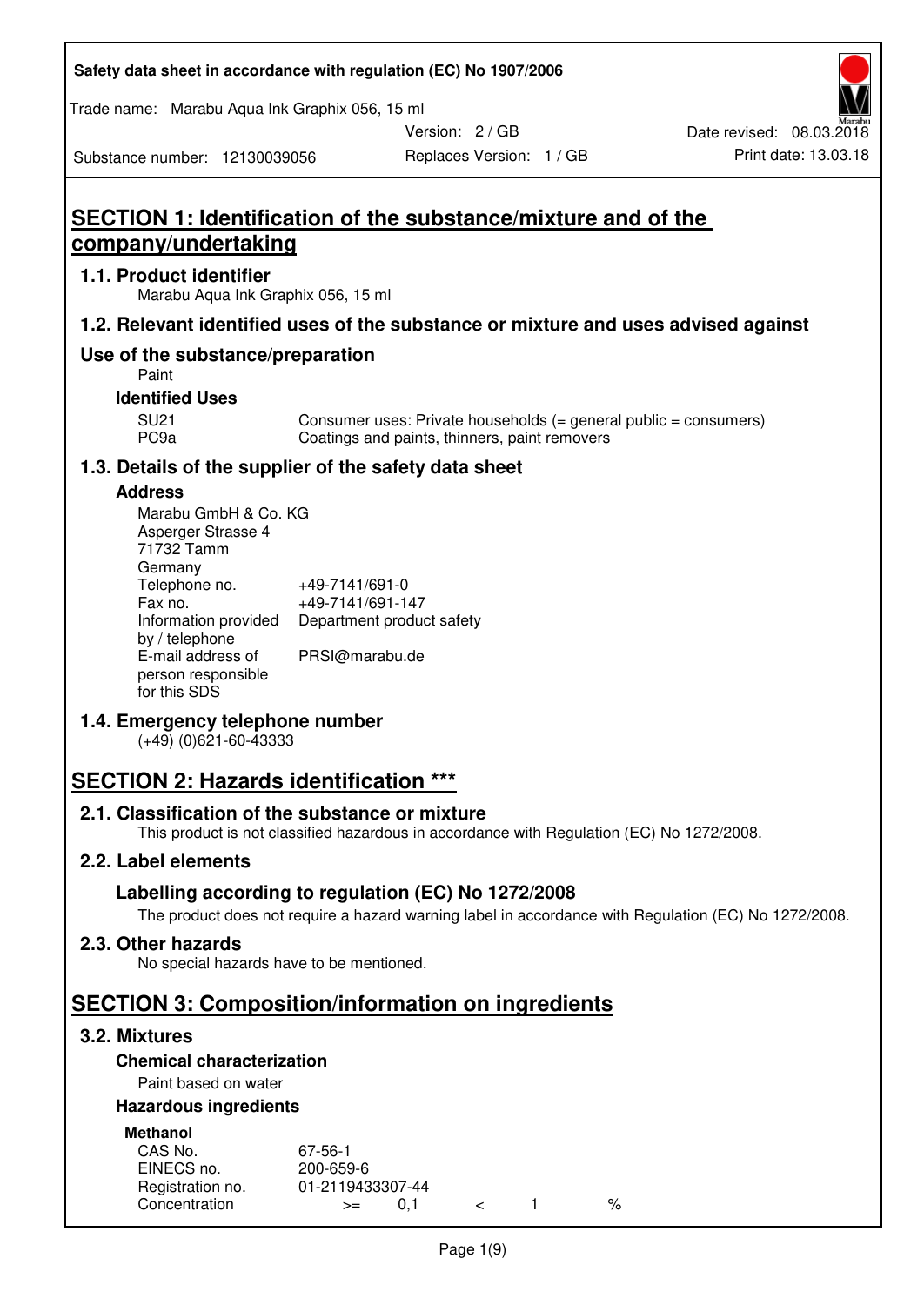| Safety data sheet in accordance with regulation (EC) No 1907/2006                                                                               |                                                                                                                 |                                             |                                                      |     |                                                                                                            |
|-------------------------------------------------------------------------------------------------------------------------------------------------|-----------------------------------------------------------------------------------------------------------------|---------------------------------------------|------------------------------------------------------|-----|------------------------------------------------------------------------------------------------------------|
| Trade name: Marabu Aqua Ink Graphix 056, 15 ml                                                                                                  |                                                                                                                 |                                             |                                                      |     |                                                                                                            |
| Substance number: 12130039056                                                                                                                   |                                                                                                                 | Version: 2 / GB<br>Replaces Version: 1 / GB |                                                      |     | Date revised: 08.03.2018<br>Print date: 13.03.18                                                           |
|                                                                                                                                                 |                                                                                                                 |                                             |                                                      |     |                                                                                                            |
| Classification (Regulation (EC) No. 1272/2008)                                                                                                  | Flam. Liq. 2<br>Acute Tox. 3<br>Acute Tox. 3                                                                    |                                             | H <sub>225</sub><br>H331<br>H311                     |     |                                                                                                            |
|                                                                                                                                                 | Acute Tox. 3<br>STOT SE <sub>1</sub>                                                                            |                                             | H301<br>H370                                         |     |                                                                                                            |
| Concentration limits (Regulation (EC) No. 1272/2008)                                                                                            | STOT SE 2<br>STOT SE <sub>1</sub>                                                                               | H371<br>H370                                | $>= 3 < 10$<br>$>= 10$                               |     |                                                                                                            |
| <b>Bronopol (INN)</b><br>CAS No.<br>EINECS no.                                                                                                  | $52 - 51 - 7$<br>200-143-0                                                                                      |                                             |                                                      |     | $\%$                                                                                                       |
| Concentration                                                                                                                                   | $>=$                                                                                                            | 0,01                                        | $\lt$                                                | 0,1 |                                                                                                            |
| Classification (Regulation (EC) No. 1272/2008)                                                                                                  | Eye Dam. 1<br>Skin Irrit. 2<br>STOT SE3<br>Acute Tox. 4<br>Acute Tox. 4<br>Aquatic Acute 1<br>Aquatic Chronic 1 |                                             | H318<br>H315<br>H335<br>H302<br>H312<br>H400<br>H410 |     |                                                                                                            |
| Concentration limits (Regulation (EC) No. 1272/2008)                                                                                            | <b>Aquatic Acute 1</b><br>Aquatic Chronic<br>1                                                                  | H400<br>H410                                | $M = 10$<br>$M = 1$                                  |     |                                                                                                            |
| <b>SECTION 4: First aid measures</b>                                                                                                            |                                                                                                                 |                                             |                                                      |     |                                                                                                            |
| 4.1. Description of first aid measures                                                                                                          |                                                                                                                 |                                             |                                                      |     |                                                                                                            |
| After skin contact                                                                                                                              |                                                                                                                 |                                             |                                                      |     |                                                                                                            |
| Wash with plenty of water and soap. Do NOT use solvents or thinners.<br>After eye contact                                                       |                                                                                                                 |                                             |                                                      |     |                                                                                                            |
|                                                                                                                                                 |                                                                                                                 |                                             |                                                      |     | Separate eyelids, wash the eyes thoroughly with water (15 min.). In case of irritation consult an oculist. |
| <b>After ingestion</b><br>Rinse mouth thoroughly with water. If larger amounts are swallowed or in the event of symptoms take                   |                                                                                                                 |                                             |                                                      |     |                                                                                                            |
| medical treatment.<br>4.2. Most important symptoms and effects, both acute and delayed<br>Until now no symptoms known so far.                   |                                                                                                                 |                                             |                                                      |     |                                                                                                            |
| 4.3. Indication of any immediate medical attention and special treatment needed<br>Hints for the physician / treatment<br>Treat symptomatically |                                                                                                                 |                                             |                                                      |     |                                                                                                            |
| <b>SECTION 5: Firefighting measures</b>                                                                                                         |                                                                                                                 |                                             |                                                      |     |                                                                                                            |
| 5.1. Extinguishing media                                                                                                                        |                                                                                                                 |                                             |                                                      |     |                                                                                                            |
| Suitable extinguishing media<br>Carbon dioxide, Foam, Sand, Water                                                                               |                                                                                                                 |                                             |                                                      |     |                                                                                                            |
| 5.2. Special hazards arising from the substance or mixture                                                                                      |                                                                                                                 |                                             |                                                      |     |                                                                                                            |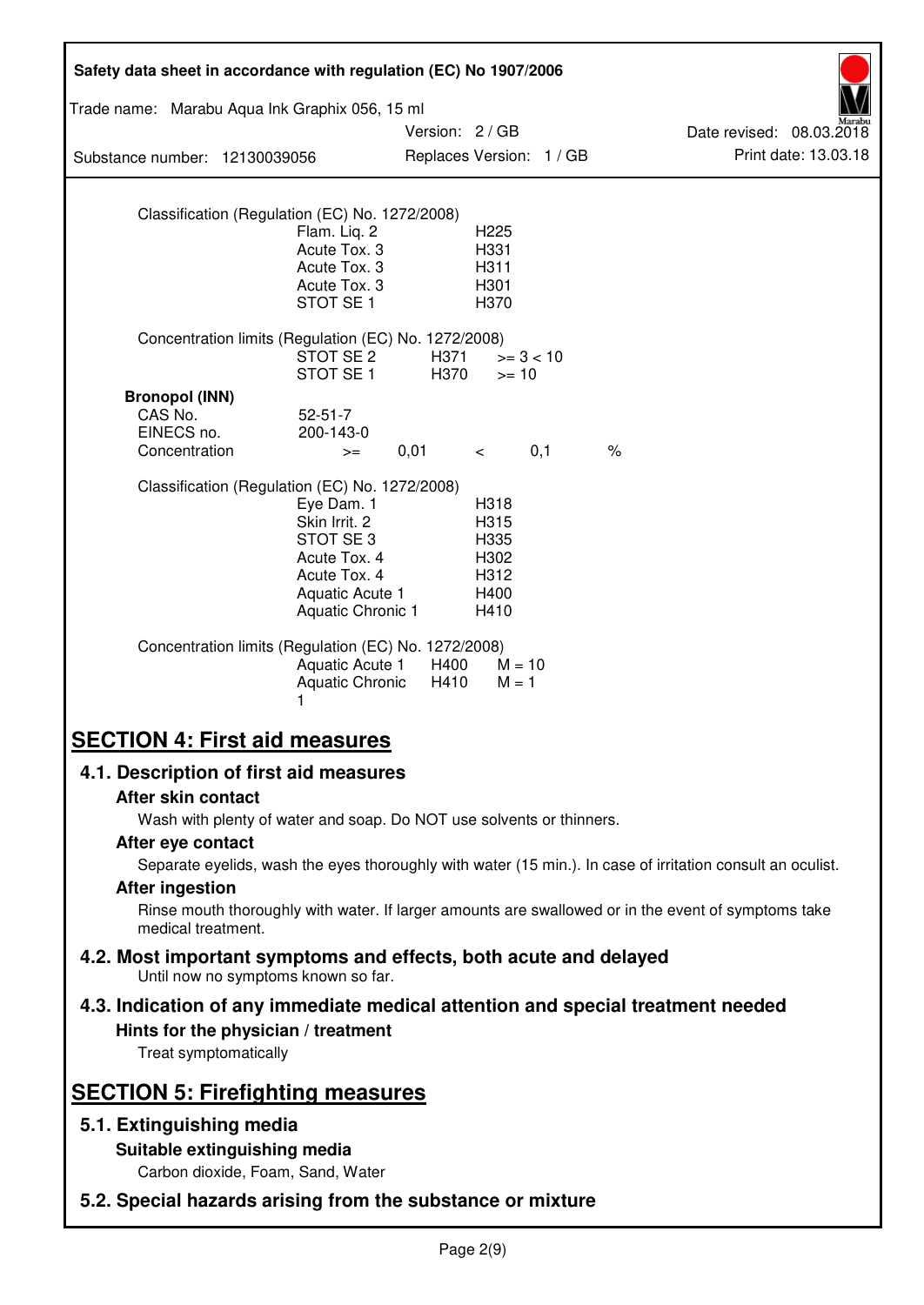#### **Safety data sheet in accordance with regulation (EC) No 1907/2006**

Trade name: Marabu Aqua Ink Graphix 056, 15 ml

Substance number: 12130039056

Version: 2 / GB

Replaces Version: 1 / GB Print date: 13.03.18 Date revised: 08.03.2018

In the event of fire the following can be released: Carbon dioxide (CO2); Carbon monoxide (CO); dense black smoke

## **5.3. Advice for firefighters**

## **Other information**

Collect contaminated fire-fighting water separately, must not be discharged into the drains.

## **SECTION 6: Accidental release measures**

**6.1. Personal precautions, protective equipment and emergency procedures**  No particular measures required.

### **6.2. Environmental precautions**

No particular measures required.

**6.3. Methods and material for containment and cleaning up**  Clean preferably with a detergent - avoid use of solvents.

### **6.4. Reference to other sections**

Information regarding Safe handling, see Section 7. Information regarding personal protective measures, see Section 8. Information regarding waste disposal, see Section 13.

## **SECTION 7: Handling and storage**

## **7.1. Precautions for safe handling**

#### **Advice on safe handling**

Avoid skin and eye contact. Smoking, eating and drinking shall be prohibited in application area.

# **Advice on protection against fire and explosion**

No special measures required.

## **7.2. Conditions for safe storage, including any incompatibilities**

**Requirements for storage rooms and vessels** 

Store in frostfree conditions.

#### **7.3. Specific end use(s)**

Paint

## **SECTION 8: Exposure controls/personal protection \*\*\***

#### **8.1. Control parameters**

#### **Other information**

There are not known any further control parameters.

## **Derived No/Minimal Effect Levels (DNEL/DMEL) \*\*\***

#### **Pigment Blue 15:3**

| Type of value        |
|----------------------|
| Reference group      |
| Duration of exposure |
| Route of exposure    |
| Mode of action       |
| Concentration        |
|                      |
| Type of value        |

Route of exposure dermal

Derived No Effect Level (DNEL) Worker Long term inhalative Systemic effects Concentration and the set of the set of the set of the set of the set of the set of the set of the set of the set of the set of the set of the set of the set of the set of the set of the set of the set of the set of the se Derived No Effect Level (DNEL) Reference group Worker Duration of exposure Long term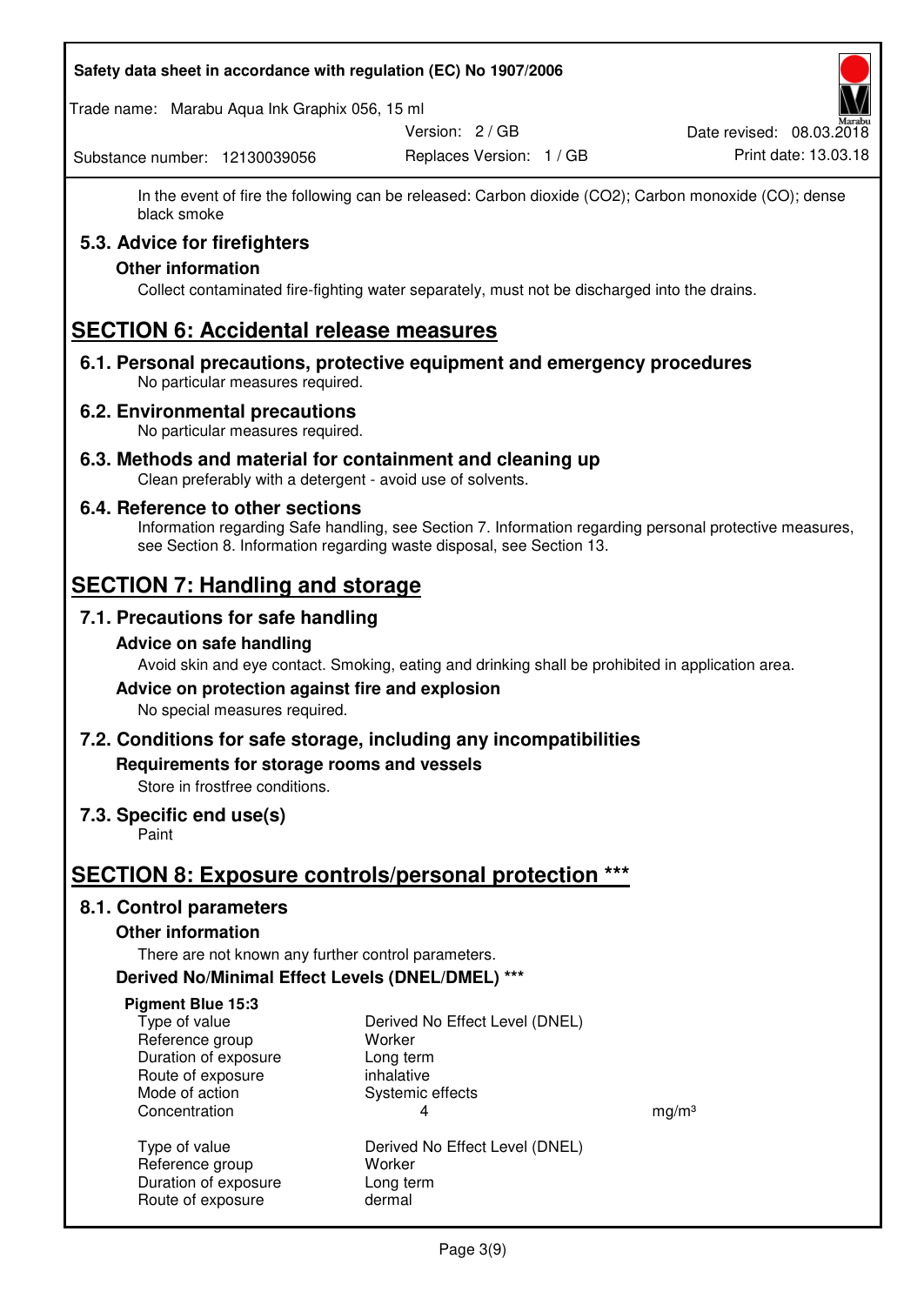| Safety data sheet in accordance with regulation (EC) No 1907/2006                                    |                                                                                                       |                          |  |
|------------------------------------------------------------------------------------------------------|-------------------------------------------------------------------------------------------------------|--------------------------|--|
| Trade name: Marabu Aqua Ink Graphix 056, 15 ml                                                       |                                                                                                       |                          |  |
|                                                                                                      | Version: 2 / GB                                                                                       | Date revised: 08.03.2018 |  |
| Substance number: 12130039056                                                                        | Replaces Version: 1 / GB                                                                              | Print date: 13.03.18     |  |
| Mode of action                                                                                       | Systemic effects                                                                                      |                          |  |
| Concentration                                                                                        | 450                                                                                                   | mg/kg/d                  |  |
| Type of value                                                                                        | Derived No Effect Level (DNEL)                                                                        |                          |  |
| Reference group                                                                                      | Consumer                                                                                              |                          |  |
| Duration of exposure                                                                                 | Long term                                                                                             |                          |  |
| Route of exposure                                                                                    | dermal                                                                                                |                          |  |
| Mode of action                                                                                       | Systemic effects                                                                                      |                          |  |
| Concentration                                                                                        | 225                                                                                                   | mg/kg/d                  |  |
| Type of value                                                                                        | Derived No Effect Level (DNEL)                                                                        |                          |  |
| Reference group                                                                                      | Consumer                                                                                              |                          |  |
| Duration of exposure                                                                                 | Long term                                                                                             |                          |  |
| Route of exposure                                                                                    | oral                                                                                                  |                          |  |
| Mode of action                                                                                       | Systemic effects                                                                                      |                          |  |
| Concentration                                                                                        | 45                                                                                                    | mg/kg/d                  |  |
| <b>Predicted No Effect Concentration (PNEC) ***</b>                                                  |                                                                                                       |                          |  |
| <b>Pigment Blue 15:3</b>                                                                             |                                                                                                       |                          |  |
| Type of value                                                                                        | <b>PNEC</b>                                                                                           |                          |  |
| Type                                                                                                 | Sediment                                                                                              |                          |  |
| Concentration                                                                                        | 10                                                                                                    | mg/kg                    |  |
| Type of value                                                                                        | <b>PNEC</b>                                                                                           |                          |  |
| <b>Type</b>                                                                                          | Marine sediment                                                                                       |                          |  |
| Concentration                                                                                        | 1                                                                                                     | mg/kg                    |  |
|                                                                                                      |                                                                                                       |                          |  |
| Type of value                                                                                        | <b>PNEC</b>                                                                                           |                          |  |
| Type<br>Concentration                                                                                | Soil<br>1                                                                                             | mg/kg                    |  |
|                                                                                                      |                                                                                                       |                          |  |
| 8.2. Exposure controls                                                                               |                                                                                                       |                          |  |
| <b>Exposure controls</b>                                                                             |                                                                                                       |                          |  |
| Provide adequate ventilation.                                                                        |                                                                                                       |                          |  |
| <b>Respiratory protection</b>                                                                        |                                                                                                       |                          |  |
| Not necessary.                                                                                       |                                                                                                       |                          |  |
| <b>Hand protection</b>                                                                               |                                                                                                       |                          |  |
| Not necessary.                                                                                       |                                                                                                       |                          |  |
| In case of intensive contact wear protective gloves.                                                 |                                                                                                       |                          |  |
|                                                                                                      | There is no one glove material or combination of materials that will give unlimited resistance to any |                          |  |
| individual or combination of chemicals.                                                              |                                                                                                       |                          |  |
|                                                                                                      | For prolonged or repeated handling nitrile rubber gloves with textile undergloves are required.       |                          |  |
| Material thickness<br>$\, > \,$<br>Breakthrough time<br>$\overline{a}$                               | 0,5<br>mm<br>30<br>min                                                                                |                          |  |
|                                                                                                      | The breakthrough time must be greater than the end use time of the product.                           |                          |  |
|                                                                                                      | The instructions and information provided by the glove manufacturer on use, storage, maintenance and  |                          |  |
| replacement must be followed.                                                                        |                                                                                                       |                          |  |
|                                                                                                      | Gloves should be replaced regularly and if there is any sign of damage to the glove material.         |                          |  |
|                                                                                                      | Always ensure that gloves are free from defects and that they are stored and used correctly.          |                          |  |
| maintenance.                                                                                         | The performance or effectiveness of the glove may be reduced by physical/ chemical damage and poor    |                          |  |
| Barrier creams may help to protect the exposed areas of the skin, they should however not be applied |                                                                                                       |                          |  |
| once exposure has occurred.                                                                          |                                                                                                       |                          |  |
| Eye protection                                                                                       |                                                                                                       |                          |  |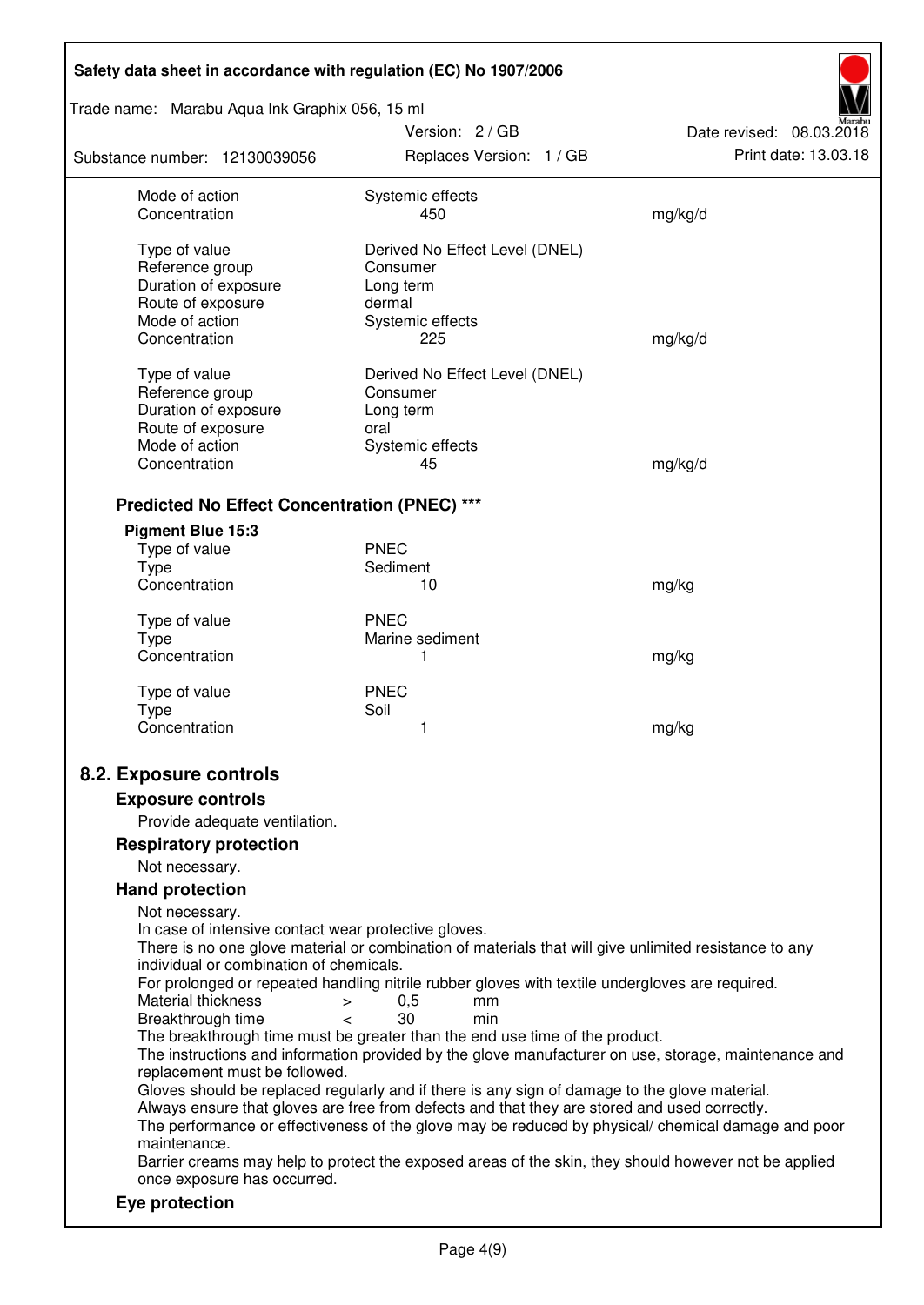| Safety data sheet in accordance with regulation (EC) No 1907/2006 |                                 |                          |
|-------------------------------------------------------------------|---------------------------------|--------------------------|
| Trade name: Marabu Aqua Ink Graphix 056, 15 ml                    |                                 |                          |
|                                                                   | Version: 2 / GB                 | Date revised: 08.03.2018 |
| Substance number: 12130039056                                     | Replaces Version: 1 / GB        | Print date: 13.03.18     |
| Not necessary.                                                    |                                 |                          |
| <b>Body protection</b>                                            |                                 |                          |
| Not applicable.                                                   |                                 |                          |
| <b>SECTION 9: Physical and chemical properties</b>                |                                 |                          |
| 9.1. Information on basic physical and chemical properties        |                                 |                          |
| Form                                                              | liquid                          |                          |
| Colour                                                            | coloured                        |                          |
| <b>Odour</b>                                                      | odourless                       |                          |
| <b>Odour threshold</b>                                            |                                 |                          |
| Remarks                                                           | No data available               |                          |
| <b>Melting point</b>                                              |                                 |                          |
| Remarks                                                           | not determined                  |                          |
| <b>Freezing point</b>                                             |                                 |                          |
| Remarks                                                           | not determined                  |                          |
| Initial boiling point and boiling range                           |                                 |                          |
| Value                                                             | 100<br>appr.                    | $\rm ^{\circ}C$          |
| Pressure                                                          | 1.013<br>hPa                    |                          |
| Source                                                            | Literature value                |                          |
| <b>Flash point</b>                                                |                                 |                          |
| Remarks                                                           | Not applicable                  |                          |
| Evaporation rate (ether $= 1$ ) :<br>Remarks                      | not determined                  |                          |
| Flammability (solid, gas)<br>Not applicable                       |                                 |                          |
| Upper/lower flammability or explosive limits                      |                                 |                          |
| Remarks                                                           | not determined                  |                          |
|                                                                   |                                 |                          |
| Vapour pressure<br>Value                                          |                                 | hPa                      |
| Temperature                                                       | 23<br>appr.<br>20<br>°C         |                          |
| Method                                                            | Value taken from the literature |                          |
| <b>Vapour density</b>                                             |                                 |                          |
| Remarks                                                           | not determined                  |                          |
| <b>Density</b>                                                    |                                 |                          |
| Value                                                             | 1,01                            | g/cm <sup>3</sup>        |
| Temperature<br>Method                                             | 20<br>°C<br>DIN EN ISO 2811     |                          |
| Solubility in water                                               |                                 |                          |
| Remarks                                                           | miscible                        |                          |
|                                                                   |                                 |                          |
| Ignition temperature<br>Remarks                                   | not determined                  |                          |
|                                                                   |                                 |                          |
| <b>Viscosity</b>                                                  |                                 |                          |
| Remarks<br>Remarks                                                | not determined                  |                          |
|                                                                   |                                 |                          |
| 9.2. Other information                                            |                                 |                          |
| <b>Other information</b>                                          |                                 |                          |
| None known                                                        |                                 |                          |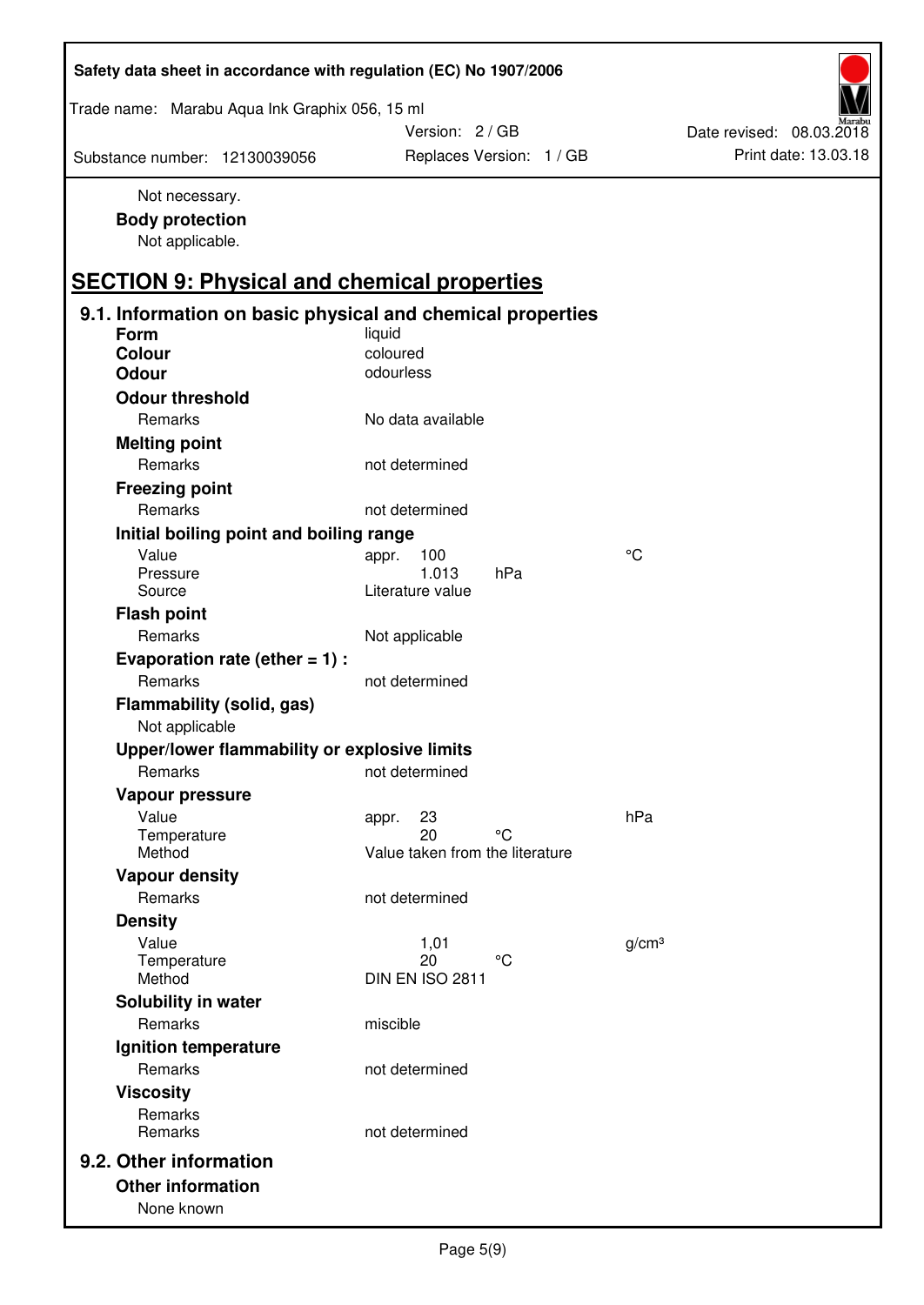| Safety data sheet in accordance with regulation (EC) No 1907/2006 |  |
|-------------------------------------------------------------------|--|
|-------------------------------------------------------------------|--|

Trade name: Marabu Aqua Ink Graphix 056, 15 ml

Date revised: 08.03.2018

Substance number: 12130039056

Version: 2 / GB Replaces Version: 1 / GB Print date: 13.03.18

## **SECTION 10: Stability and reactivity**

## **10.1. Reactivity**

None

- **10.2. Chemical stability**  No hazardous reactions known.
- **10.3. Possibility of hazardous reactions**  No hazardous reactions known.

#### **10.4. Conditions to avoid**  No hazardous reactions known.

**10.5. Incompatible materials**  None

#### **10.6. Hazardous decomposition products**  No hazardous decomposition products known.

# **SECTION 11: Toxicological information**

## **11.1. Information on toxicological effects**

|                                              | <b>Acute inhalational toxicity</b>                                |                                                                                             |  |
|----------------------------------------------|-------------------------------------------------------------------|---------------------------------------------------------------------------------------------|--|
|                                              | <b>Remarks</b>                                                    | Based on available data, the classification criteria are not met.                           |  |
|                                              | <b>Skin corrosion/irritation</b>                                  |                                                                                             |  |
|                                              | <b>Remarks</b>                                                    | Based on available data, the classification criteria are not met.                           |  |
|                                              | Serious eye damage/irritation                                     |                                                                                             |  |
|                                              | <b>Remarks</b>                                                    | Based on available data, the classification criteria are not met.                           |  |
|                                              | <b>Sensitization</b>                                              |                                                                                             |  |
|                                              | <b>Remarks</b>                                                    | Based on available data, the classification criteria are not met.                           |  |
|                                              | <b>Mutagenicity</b>                                               |                                                                                             |  |
|                                              | Remarks                                                           | Based on available data, the classification criteria are not met.                           |  |
|                                              | <b>Reproductive toxicity</b>                                      |                                                                                             |  |
|                                              | <b>Remarks</b>                                                    | Based on available data, the classification criteria are not met.                           |  |
|                                              | Carcinogenicity                                                   |                                                                                             |  |
|                                              | <b>Remarks</b>                                                    | Based on available data, the classification criteria are not met.                           |  |
| <b>Specific Target Organ Toxicity (STOT)</b> |                                                                   |                                                                                             |  |
|                                              | Single exposure                                                   |                                                                                             |  |
|                                              | <b>Remarks</b>                                                    | Based on available data, the classification criteria are not met.                           |  |
|                                              | <b>Repeated exposure</b>                                          |                                                                                             |  |
|                                              | <b>Remarks</b>                                                    | Based on available data, the classification criteria are not met.                           |  |
|                                              | <b>Aspiration hazard</b>                                          |                                                                                             |  |
|                                              | Based on available data, the classification criteria are not met. |                                                                                             |  |
|                                              | <b>Experience in practice</b>                                     |                                                                                             |  |
|                                              |                                                                   | Provided all the recommended protective and safety precautions are taken experience shows t |  |

commended protective and safety precautions are taken, experience shows that no risk to health can be expected.

#### **Other information**

There are no data available on the mixture itself. The mixture has been assessed following the additivity method of the GHS/CLP Regulation (EC) No 1272/2008.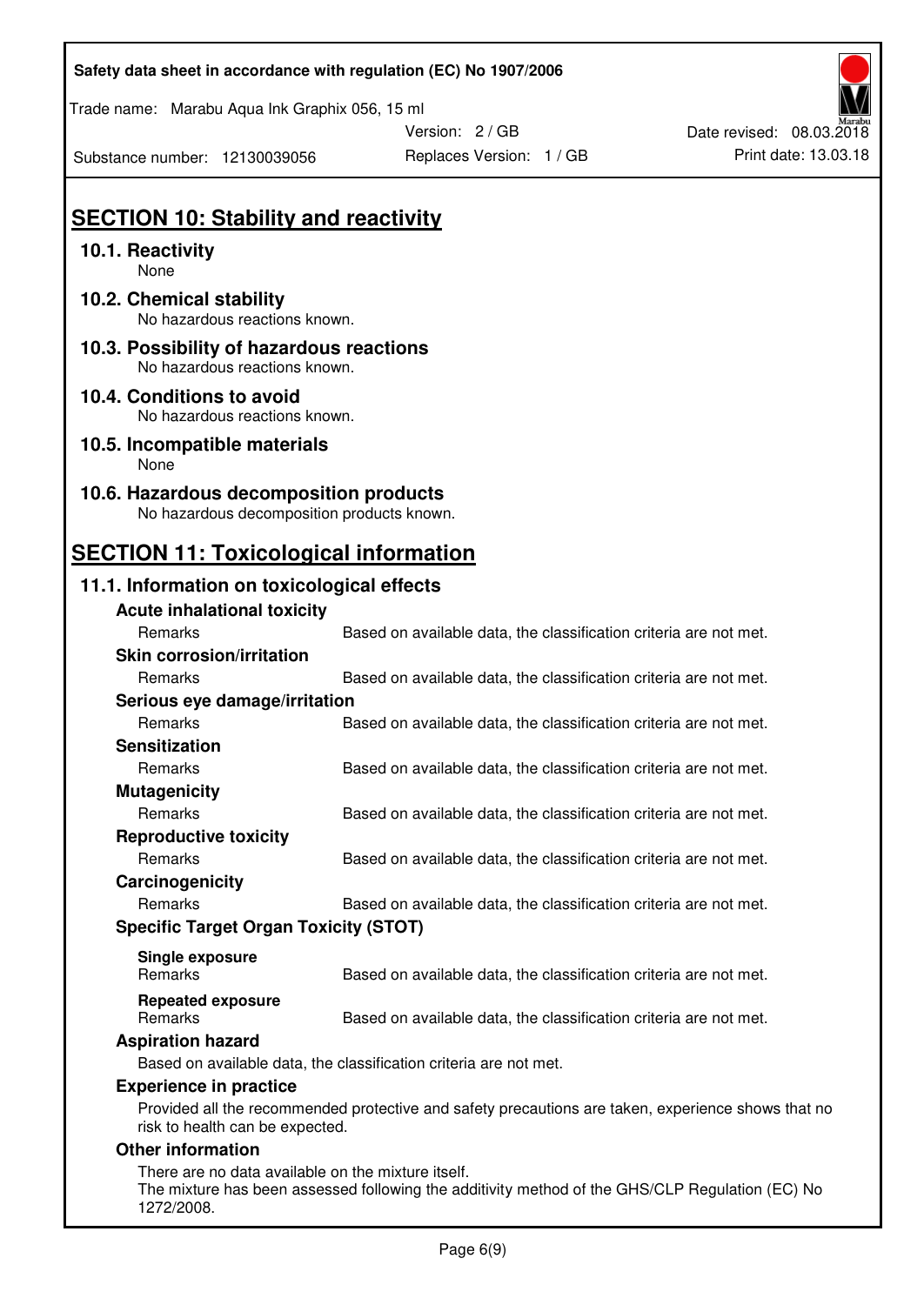#### **Safety data sheet in accordance with regulation (EC) No 1907/2006**

Trade name: Marabu Aqua Ink Graphix 056, 15 ml

Version: 2 / GB

Date revised: 08.03.2018

Substance number: 12130039056

Replaces Version: 1 / GB Print date: 13.03.18

# **SECTION 12: Ecological information**

## **12.1. Toxicity**

### **General information**

There are no data available on the mixture itself.Do not allow to enter drains or water courses.The mixture has been assessed following the summation method of the CLP Regulation (EC) No 1272/2008 and is not classified as dangerous for the environment.

## **12.2. Persistence and degradability**

### **General information**

There are no data available on the mixture itself.

## **12.3. Bioaccumulative potential**

#### **General information**

There are no data available on the mixture itself.

## **12.4. Mobility in soil**

### **General information**

There are no data available on the mixture itself.

### **12.5. Results of PBT and vPvB assessment**

#### **General information**

There are no data available on the mixture itself.

#### **12.6. Other adverse effects**

#### **General information**

There are no data available on the mixture itself.

## **SECTION 13: Disposal considerations**

## **13.1. Waste treatment methods**

## **Disposal recommendations for the product**

The product can be placed with other household refuse. Small residues in containers can be washed-out with water and put into the drainage system.

#### **Disposal recommendations for packaging**

Packaging that cannot be cleaned should be disposed off as product waste. Completely emptied packagings can be given for recycling.

## **SECTION 14: Transport information**

### **Land transport ADR/RID**

| Non-dangerous goods              |   |
|----------------------------------|---|
| 14.1. UN number                  |   |
| UN -                             |   |
| 14.2. UN proper shipping name    |   |
|                                  |   |
| 14.3. Transport hazard class(es) |   |
| Class                            |   |
| Label                            |   |
| 14.4. Packing group              |   |
| Packing group                    |   |
| Transport category               | n |
| 14.5. Environmental hazards      |   |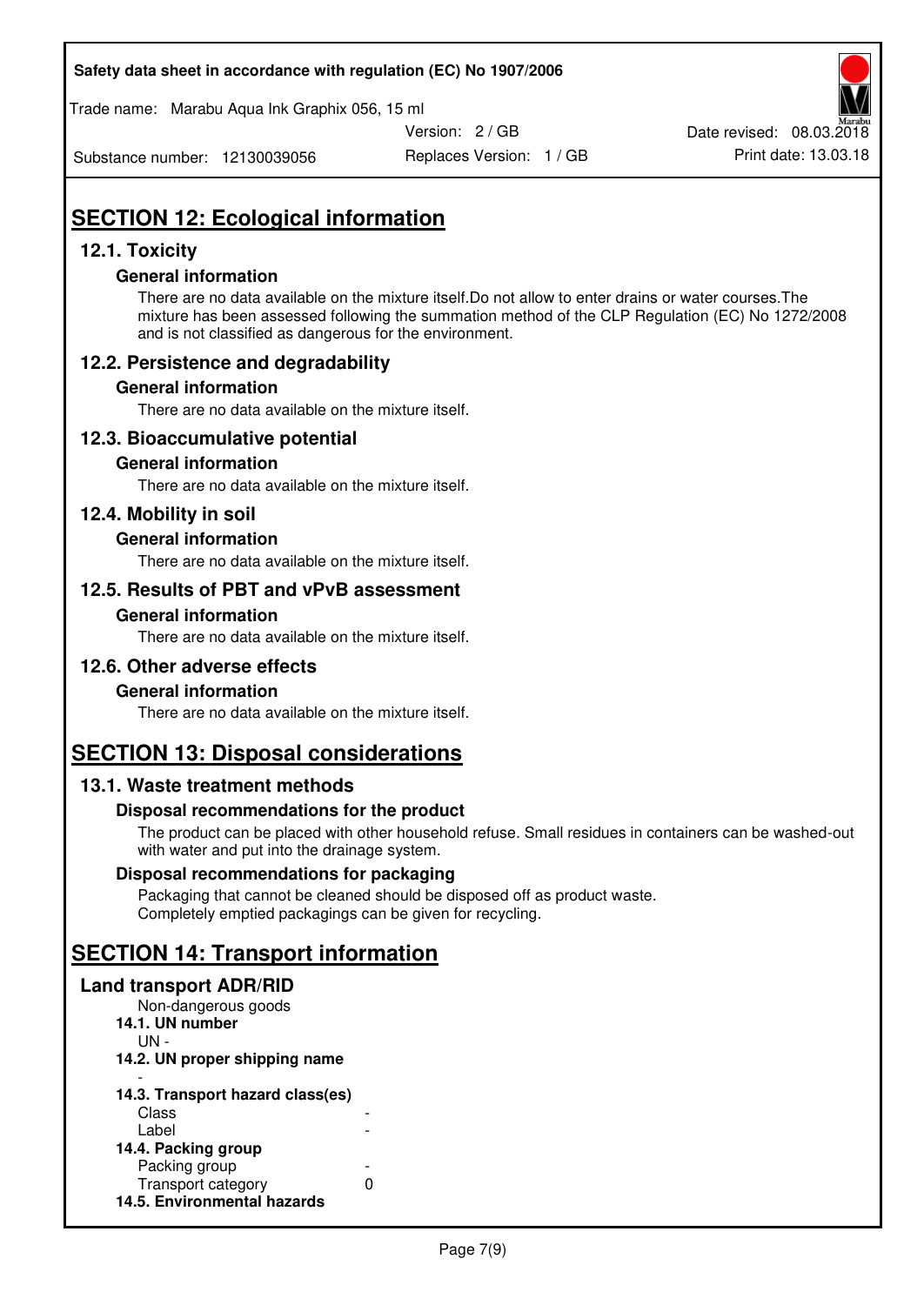| Safety data sheet in accordance with regulation (EC) No 1907/2006                                                                                                                                                                                                                                                                                   |      |                          |    |                          |
|-----------------------------------------------------------------------------------------------------------------------------------------------------------------------------------------------------------------------------------------------------------------------------------------------------------------------------------------------------|------|--------------------------|----|--------------------------|
| Trade name: Marabu Aqua Ink Graphix 056, 15 ml                                                                                                                                                                                                                                                                                                      |      |                          |    |                          |
|                                                                                                                                                                                                                                                                                                                                                     |      | Version: 2 / GB          |    | Date revised: 08.03.2018 |
| Substance number: 12130039056                                                                                                                                                                                                                                                                                                                       |      | Replaces Version: 1 / GB |    | Print date: 13.03.18     |
|                                                                                                                                                                                                                                                                                                                                                     |      |                          |    |                          |
| <b>Marine transport IMDG/GGVSee</b><br>The product does not constitute a hazardous substance in sea transport.<br>14.1. UN number<br>$UN -$<br>14.2. UN proper shipping name                                                                                                                                                                        |      |                          |    |                          |
| 14.3. Transport hazard class(es)<br>Class<br>Subsidiary risk<br>14.4. Packing group<br>Packing group<br>14.5. Environmental hazards<br>no                                                                                                                                                                                                           |      |                          |    |                          |
| Air transport ICAO/IATA<br>The product does not constitute a hazardous substance in air transport.<br>14.1. UN number<br>$UN -$<br>14.2. UN proper shipping name                                                                                                                                                                                    |      |                          |    |                          |
| 14.3. Transport hazard class(es)<br>Class<br>Subsidiary risk<br>14.4. Packing group<br>Packing group<br>14.5. Environmental hazards                                                                                                                                                                                                                 |      |                          |    |                          |
| Information for all modes of transport<br>14.6. Special precautions for user<br>Transport within the user's premises:<br>Always transport in closed containers that are upright and secure.<br>Ensure that persons transporting the product know what to do in the event of an accident or spillage.                                                |      |                          |    |                          |
| <b>Other information</b><br>14.7. Transport in bulk according to Annex II of Marpol and the IBC Code<br>no                                                                                                                                                                                                                                          |      |                          |    |                          |
|                                                                                                                                                                                                                                                                                                                                                     |      |                          |    |                          |
| <b>SECTION 15: Regulatory information</b>                                                                                                                                                                                                                                                                                                           |      |                          |    |                          |
| 15.1. Safety, health and environmental regulations/legislation specific for the substance<br>or mixture                                                                                                                                                                                                                                             |      |                          |    |                          |
| <b>VOC</b>                                                                                                                                                                                                                                                                                                                                          |      |                          |    |                          |
| VOC (EU)<br>VOC (EU)                                                                                                                                                                                                                                                                                                                                | 0,63 | $\%$<br>6,3              | g/ |                          |
| <b>Other information</b>                                                                                                                                                                                                                                                                                                                            |      |                          |    |                          |
| The product does not contain substances of very high concern (SVHC).                                                                                                                                                                                                                                                                                |      |                          |    |                          |
| <b>Other information</b>                                                                                                                                                                                                                                                                                                                            |      |                          |    |                          |
| All components are contained in the TSCA inventory or exempted.<br>All components are contained in the AICS inventory.<br>All components are contained in the PICCS inventory.<br>All components are contained in the DSL inventory.<br>All components are contained in the IECSC inventory.<br>All components are contained in the ENCS inventory. |      |                          |    |                          |